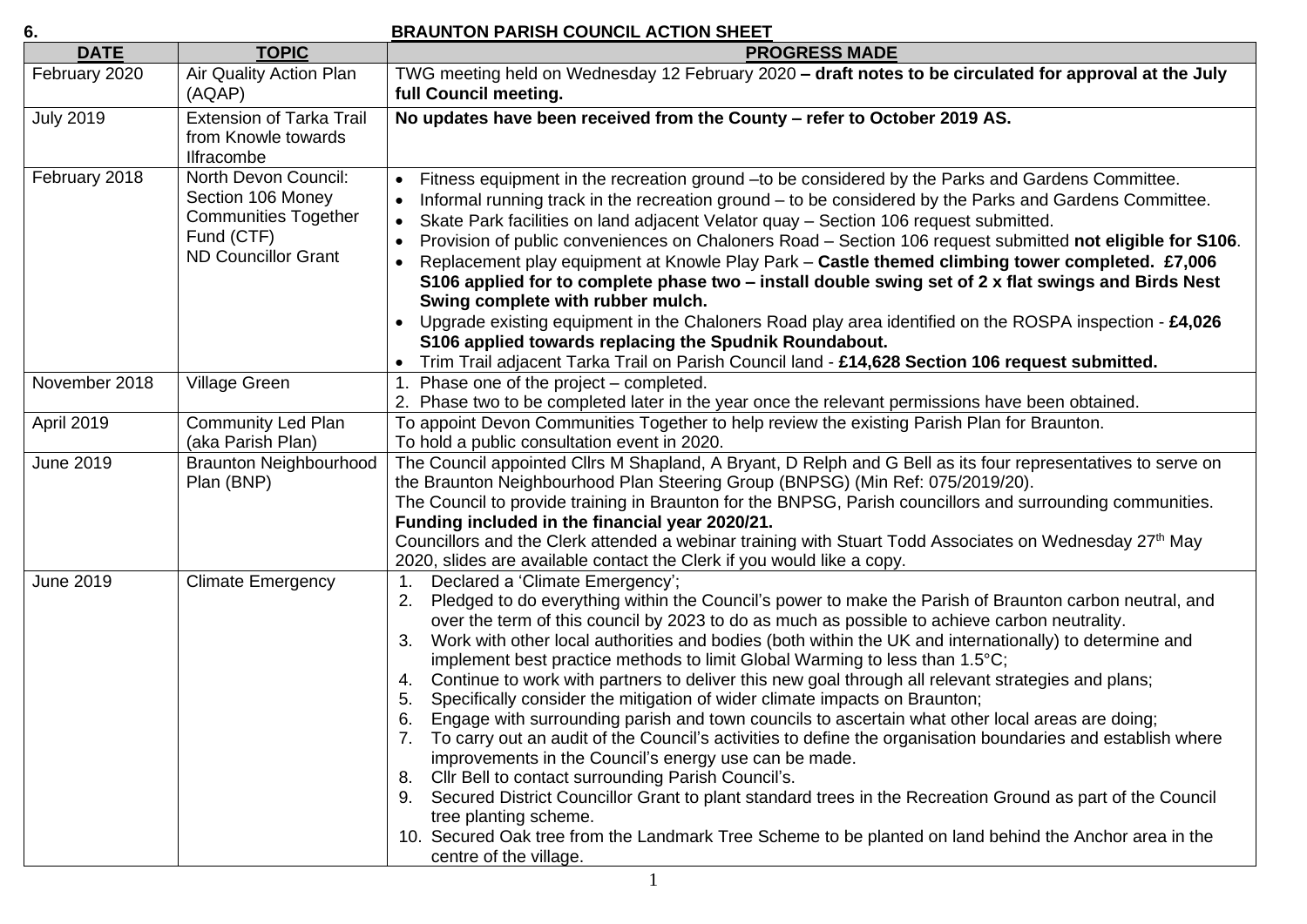|                  |                            | 11. Secured 420 trees from the Woodland Trust to be planted on parish land in November / December 2020.                        |
|------------------|----------------------------|--------------------------------------------------------------------------------------------------------------------------------|
|                  |                            | 12. BPC Climate Emergency Working Party to meet on Monday 16 March at 6 pm.                                                    |
| <b>June 2019</b> | <b>Public Conveniences</b> | 1. Clerk has reported to NDC the poor state of their public conveniences in Braunton.                                          |
|                  | and baby changing          | 2. Council to continue to secure external funding to reopen the redundant public conveniences at the side of the               |
|                  | facilities                 | Parish Hall.                                                                                                                   |
|                  |                            | 3. NDC to carry out a review of its public conveniences.                                                                       |
|                  |                            | 4. Clerk emailed Paul Burton to find out NDC intend to open the public conveniences in Braunton with shops                     |
|                  |                            | reopen on the 15 <sup>th</sup> June.                                                                                           |
| <b>July 2019</b> | Pharmacy Services in       | The Clerk to write to the LPC and CCG to express the Council's concerns regarding the closure of the Lloyds                    |
|                  | the village                | Pharmacy on Caen Street and whether the existing pharmacy services in the village will meet the needs of the                   |
|                  |                            | community.                                                                                                                     |
|                  |                            | 1. Response received from NHS England (South West) 09/08/19.                                                                   |
|                  |                            | 2. Response received from Devon Local Pharmaceutical Committee 16/08/19                                                        |
|                  |                            | 3. Waiting for response from CCG.                                                                                              |
|                  |                            | 4. Response received from Devon County Council Health and Wellbeing Board 24/09/19 and 28/01/20.                               |
|                  |                            | 5. Response received from Lloyds Pharmacy 18/01/20.                                                                            |
|                  |                            | 6. Council to issue press release to encourage the community to write to the DCC Health and Wellbeing Board                    |
|                  |                            | to request an urgent PNA be carried out in Braunton. Completed.                                                                |
|                  |                            | 7. Council to invite Councillor Andrew Leadbetter to future meeting to discuss pharmaceutical needs in                         |
|                  |                            | Braunton. Completed – He would not refuse but he wonders what more he can say                                                  |
| February 2020    | Men's Shed - Live Well     | 1. The Council agreed the Men's Shed could use the Committee Room and area at the rear of the premises.                        |
|                  | in Braunton                | 2. The first two meetings will not be charged to help the group to become financial established.                               |
|                  |                            | 3. Cllr R Shapland to be the Council's representative on the Men's Shed Committee.                                             |
| February 2020    | Remedial Works to the      | Council to consider options to replant area at its meeting on 9 March.                                                         |
|                  | <b>Memorial Garden</b>     | Quotation received from St. Johns Garden Centre.                                                                               |
|                  | Hedgerow                   |                                                                                                                                |
| February 2020    | Defibrillators in the      | The Council to take on the annual costs to replace Pads and batteries in the defibrillators, as follows:                       |
|                  | Village                    | The one in the Cross Tree Centre                                                                                               |
|                  |                            | The one at John Wensley's Newsagents                                                                                           |
|                  |                            | The one at Pixie Dell Stores                                                                                                   |
|                  |                            | The one at the Old School Rooms in Church St.                                                                                  |
| <b>DATE</b>      | <b>COMMITTEE</b>           | <b>PROGRESS</b>                                                                                                                |
| May 2019         | Finance and Admin          | BPC to apply for the Local Council Award Scheme (aka Quality Council Status).                                                  |
|                  |                            |                                                                                                                                |
| May 2019         | Finance and Admin          | To upgrade the Council's website. Funding allocated in 2020/21.                                                                |
| May 2019         | Finance and Admin          | To provide training opportunities for local councillors - Ongoing.                                                             |
|                  |                            |                                                                                                                                |
| November 2019    | Finance and Admin          | Parish Grants be awarded in April 2020 totalling £13,475. Postponed due to COVID-19.                                           |
| February 2020    | Finance and Admin          | Risk Assessment and Review of Effectiveness of Internal Controls and Internal Audit for the year 2019-20 -<br><b>Completed</b> |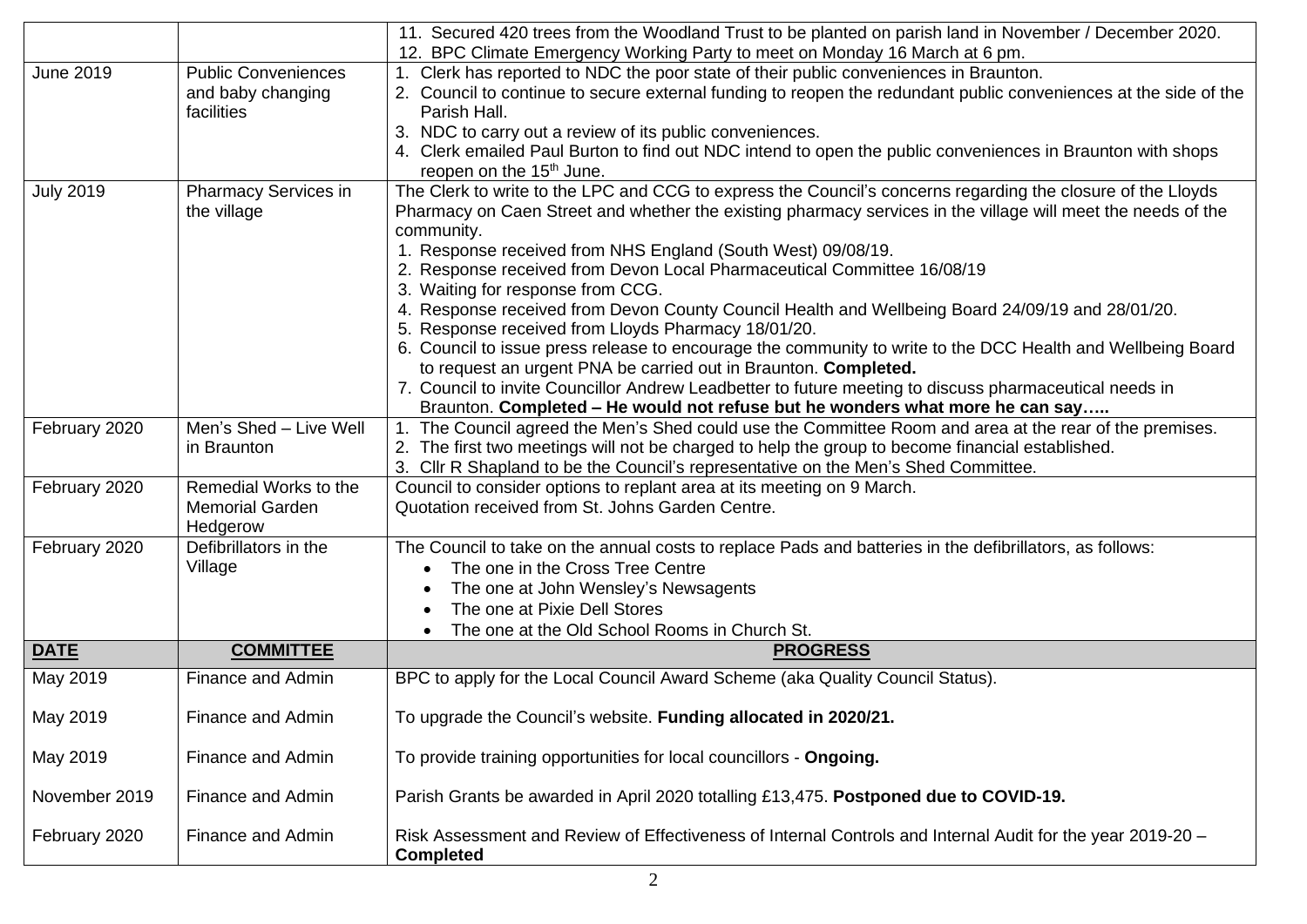| February 2020    | Finance and Admin<br>Parks and Gardens | Annual review of Standing Orders to adopt the NALC Model - Completed                                                                                                                                                                                                                                                                                                                                                                                                                                                           |
|------------------|----------------------------------------|--------------------------------------------------------------------------------------------------------------------------------------------------------------------------------------------------------------------------------------------------------------------------------------------------------------------------------------------------------------------------------------------------------------------------------------------------------------------------------------------------------------------------------|
| February 2020    | <b>GDPR</b>                            | Annual review of compliance - completed no changes required.                                                                                                                                                                                                                                                                                                                                                                                                                                                                   |
| <b>June 2020</b> | <b>Annual Audit</b>                    | Deadline has been extended to September due to COVID-19.                                                                                                                                                                                                                                                                                                                                                                                                                                                                       |
| January 2019     | <b>Parks and Gardens</b>               | Install new swing set and communal area in Knowle Play Park. Waiting for S.106 Funding to be released.                                                                                                                                                                                                                                                                                                                                                                                                                         |
| April 2019       | <b>Parks and Gardens</b>               | Council to take on the County Urban Grass Cutting contract for 2020/21.                                                                                                                                                                                                                                                                                                                                                                                                                                                        |
| <b>June 2019</b> | <b>Parks and Gardens</b>               | To obtain costs to install fitness equipment – to be considered by the new Council following the May elections.<br>Rotary Club of Braunton are keen to develop the area and encourage pentanque. The project to be referred to<br>full Council following the May elections. The Parks and Gardens Comm. meet with the Braunton Rotary Club<br>(BRC) on the 30 September to consider options and costs - no official response received from the BRC<br>regarding proposed plans. Funding for Trim Trail applied to Section 106. |
| <b>June 2019</b> | <b>Parks and Gardens</b>               | To look at opportunities to provide more public open space in the community. The Clerk, the Chair and Chair of<br>Parks and Gardens to be given delegated powers to meet with NDC to begin negotiations regarding acquiring<br>more open space in Braunton between the River Caen and Tarka Trail.                                                                                                                                                                                                                             |
| November 2019    | <b>Parks and Gardens</b>               | To carry out a tree audit of Council owned trees and identify land where trees can be planted in the future. To<br>allocate funds in the Council's budget 2020/21. External funding provided to plant 13 trees on the Braunton<br><b>Recreation Ground.</b>                                                                                                                                                                                                                                                                    |
| November 2019    | <b>Parks and Gardens</b>               | To negotiate with DCC a long-term agreement / lease to maintain the 32,000 $m2$ in the parish. Ongoing last<br>chased 21/01/20.                                                                                                                                                                                                                                                                                                                                                                                                |
| November 2019    | <b>Parks and Gardens</b>               | • To apply for a free pack of trees from the Woodland Trust to be planted by local school children at the<br>Beacon in the Spring 2020. Application was successful trees will be received in November 2020.<br>• The Council to purchase and plant 45 standard trees on its land subject to budgetary provisions. 13 trees<br>planted on the Recreation in January 2020.                                                                                                                                                       |
| September 2019   | Property                               | BPC to reconsider the Rural Community Energy Fund Feasibility Study. This has been uploaded to the 'BPC<br><b>Climate Emergency Google Drive'.</b>                                                                                                                                                                                                                                                                                                                                                                             |
| November 2019    | Property                               | Review of the Braunton Community Work Hub – the following agreed at the Property Committee meeting<br>03/09/19:<br>1. Introduce new T&C's. Completed<br>2. Introduce new tariff. Completed<br>3. Organise a first anniversary relaunch to coincide with launching the Work Hub website.                                                                                                                                                                                                                                        |